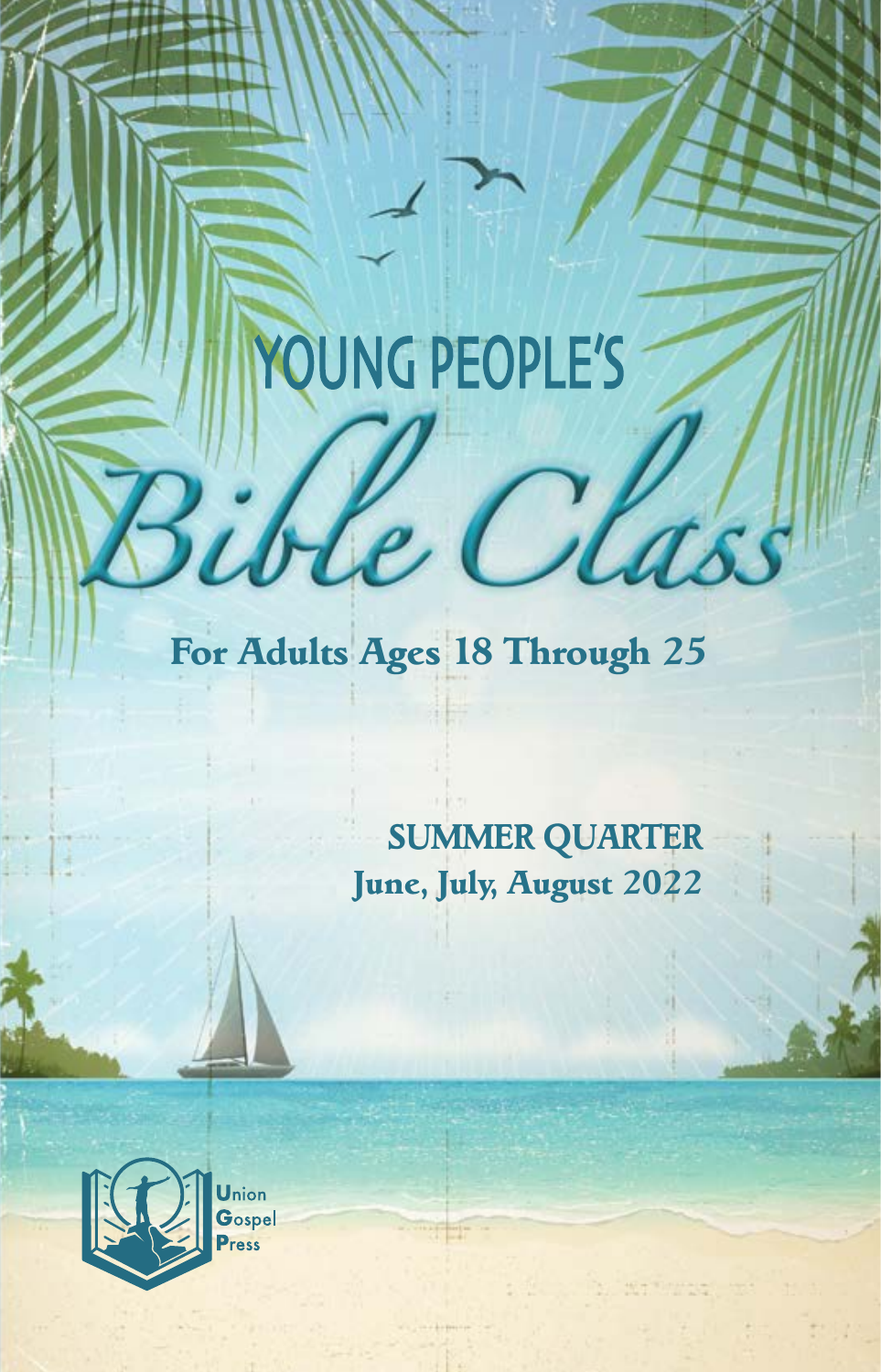## **Young People's Bible Class**

### **SUMMER QUARTER June, July, August 2022**

#### **Servants and Healers**

#### **UNIT I: Faithful to Serve**

| June 5—Samuel's Call and Ministry—I Sam. 3:1-9, 19-20; 7:3-5, 10, 12 5     |  |
|----------------------------------------------------------------------------|--|
|                                                                            |  |
| June 19—Asaph's Lament—Ps. 73:1-3. 12-13. 16-18. 21-26 ………………………………………… 15 |  |
|                                                                            |  |

### **UNIT II: Faithful to Prophesy**

|                                                                                | -25 |
|--------------------------------------------------------------------------------|-----|
|                                                                                |     |
| July 17—Habakkuk Praises God's Faithfulness—Hab. 2:1-5; 3:17-19 …………………………… 35 |     |
|                                                                                |     |

#### **UNIT III: Faithful to Heal**

#### **Editor in Chief: Kenneth Sponsler**



**Edited and published quarterly by THE INCORPORATED TRUSTEES OF THE GOSPEL WORKER SOCIETY UNION GOSPEL PRESS DIVISION Rev. W. B. Musselman, Founder Price: \$3.25 per quarter\* \$13.00 per year\*** *\*shipping and handling extra* **ISBN 978-1-64495-238-2**

This material is part of the "Christian Life Series," copyright © 2022 by Union Gospel Press. All rights reserved. No portion of this publication may be reproduced in any form or by any means without written permission from Union Gospel Press, except as permitted by United States copyright law. Edited and published quarterly by The Incorporated Trustees of the Gospel Worker Society, Union Gospel Press Division. Mailing address: P.O. Box 301055, Cleveland, Ohio 44130-0915. Phone: 216-749-2100. www.uniongospelpress.com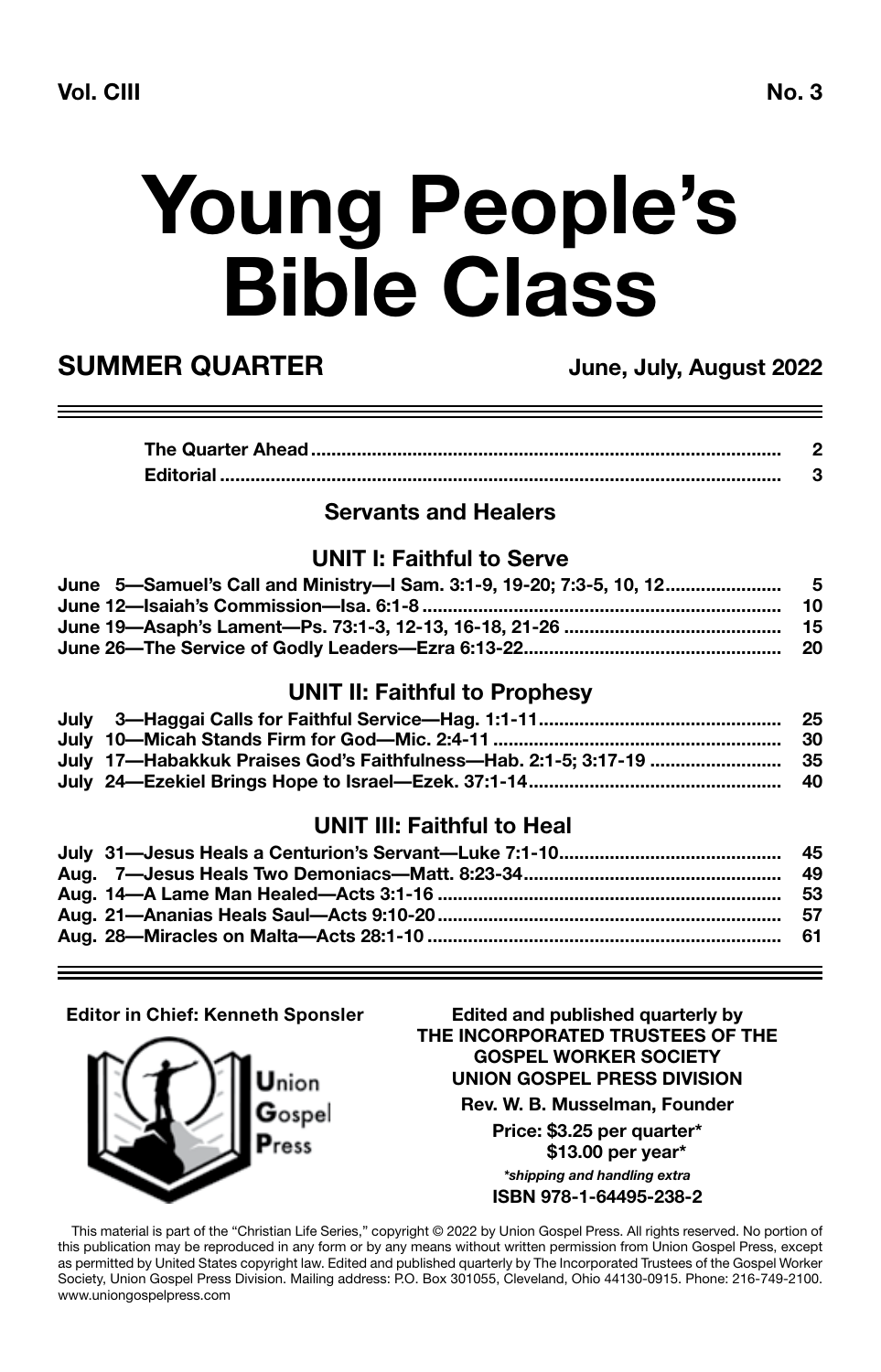### The Quarter Ahead

This quarter's lessons take a look at selected servants of the Lord throughout both the Old and New Testaments. The survey covers the stories of judges, prophets, psalmists, apostles, and our supreme Prophet, Priest, and King, the Lord Jesus Himself.

The lessons in our first unit of study are all from the Old Testament. Lesson 1 recounts the calling and ministry of the final and greatest judge of Israel, Samuel. God honored Samuel's service by making sure that all his words came true (I Sam. 3:19). In lesson 2, we study the account of Isaiah's glorious and dramatic vision of God in the temple, complete with six-winged seraphim singing thunderous praises. Confronted by the supreme holiness of the Lord, Isaiah was mortified by the realization of his own sinfulness and unworthiness. But God sent one of His seraphs to take a hot coal from the temple altar and apply it to Isaiah's lips, thus cleansing him for his monumental prophetic ministry. In lesson 3, we examine the lament of the psalmist Asaph, in which he confesses his temptation to envy the wicked. He is rescued from this temptation by the realization that, no matter how prosperous evil people seem to become, their end is eternal destruction. Lesson 4 presents us with Ezra's account of the post-exilic leadership of Haggai and Zechariah.

Our second unit of study features four prophets from the Old Testament. In lesson 5, Haggai rebukes the returned exiles for procrastinating about rebuilding God's temple while they dwell comfortably in their own luxurious

homes. In lesson 6, Micah rebukes the pre-exilic Israelites for their oppression of the poor. They were piling up their sins, and judgment would one day fall. In Lesson 7, Habakkuk rejoices in God's faithfulness. In lesson 8, Ezekiel is given a prophetic vision of dry bones coming back to life, symbolizing Israel's future restoration as a nation.

Unit 3 is made up of five healing stories from the New Testament. Lesson 9 examines Jesus' healing of a devout centurion's servant. Jesus is amazed by the centurion's great faith. In lesson 10, Jesus exorcises demonic spirits from two possessed men in a Gentile region near Galilee. Instead of being grateful, the people there were upset about the loss of a herd of pigs, and begged Jesus to leave their region. In lesson 11, Peter and John miraculously heal a lame man in the name of Jesus, providing an opportunity to preach the gospel. Lesson 12 deals with Ananias's healing of the newly converted Saul of blindness. Although he greatly feared Saul by reputation, Ananias obeyed the command of God to go and heal him, even addressing him as "brother." In our final lesson for this quarter, we find that same Saul, now the apostle Paul, shipwrecked on the island of Malta. When the people see him remain unharmed after being bitten by a venomous snake, it opens doors for the proclamation of the gospel among the inhabitants of the island.

My sincere hope is that you will be encouraged and spiritually enriched by this quarter's studies of these faithful servants of the Lord.

*—John Lody.*

**PLEASE NOTE:** Fundamental, sound doctrine is the objective of The Incorporated Trustees of the Gospel Worker Society, Union Gospel Press Division. The writers are prayerfully selected for their Bible knowledge and yieldedness to the Spirit of Truth, each writing in his own style as enlightened by the Holy Spirit. At best we know in part only. "They received the word with all readiness of mind, and searched the scriptures daily, whether those things were so" (Acts 17:11).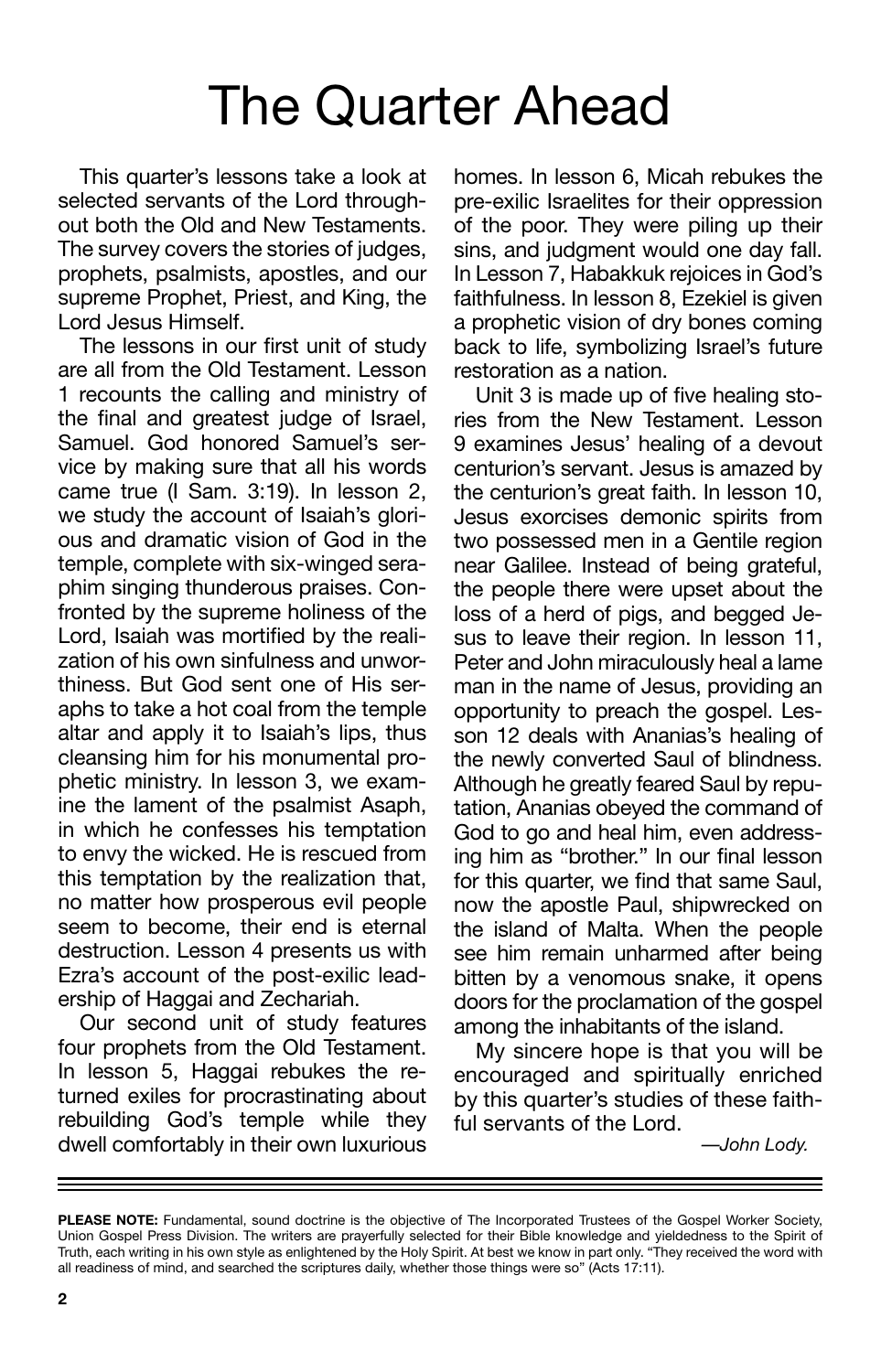### The Call to Faithful Service

#### John Lody

What does it mean to be called into God's service? First of all, if you are a Christian, you have already been called into God's service in some capacity. Each of us is meant to serve God in our daily lives, even if our earthly vocation does not involve being a full-time pastor, missionary, or some other job that is entirely devoted to ministering God's Word. Even if your job seems to have nothing to do with building up God's kingdom, you are called to dedicate yourself as a living sacrifice, using every opportunity that God brings into your life to proclaim Christ's gospel and glorify Him before a world in desperate need of His salvation (cf. Rom. 12:1-2).

Additionally, each Christian has been called to serve as a vital member of Christ's body, the church. No member of that body is unimportant; we all have an essential role to perform in fulfilling God's plan for His church (cf. I Cor. 12:12-31; I Pet. 2:5).

But what of that special calling to full-time Christian service? What does it mean to be "called of God" in such a distinctive way? Well, as we can see from our Bible lessons for this quarter, it involves experiences as varied as the called persons themselves.

Samuel was called at a young age, and his calling involved God's actual voice audibly calling to him in the early hours of the morning (cf. I Sam. 3:1-21). Isaiah was probably somewhat older than Samuel when he was called, and his calling involved not only audible words from God, but also the thundering voices of seraphim like an earthquake, along with a vision of the glorious God Himself, seated upon His throne in a flowing robe that filled the whole temple. He was surrounded by



angelic servants who both proclaimed His perfect holiness in resounding song and guarded it by their presence.

Saul of Tarsus was called in the midst of zealously persecuting Christians. The risen Lord Jesus Himself appeared to him with a light from heaven that literally blinded him, striking him to the ground and rendering him helpless until the Lord sent Ananias to heal him. Ananias was told by the Lord that Saul would become "a chosen vessel unto me, to bear my name before the Gentiles, and kings, and the children of Israel: For I will shew him how great things he must suffer for my name's sake" (Acts 9:15-16).

Obviously, not all calls to serve God occur with such extraordinary voices, visions, or blinding heavenly lights. Today, such calls rarely if ever are characterized by such miraculous phenomena. Usually today, they are experienced in a more private, subjective manner. But the persons called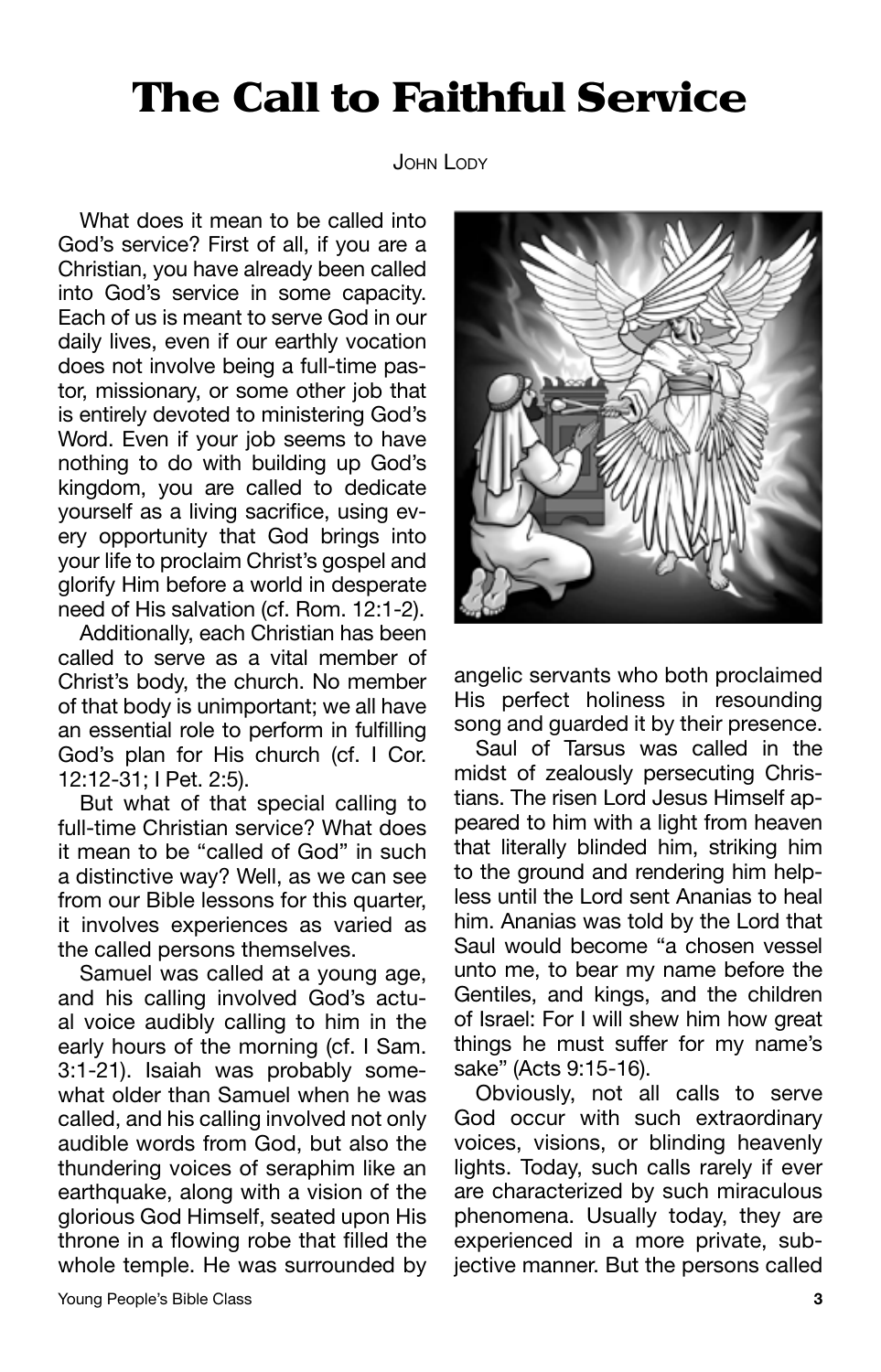can quite often testify to an unmistakable feeling of being drawn by the Lord to leave their normal vocational pursuits and to begin preparing themselves for a special lifelong dedication to God's Word and His kingdom. Sometimes they claim to hear an internal voice calling them, sometimes it is merely an irresistible impulse to change the course of their lives toward a particular ministry. However they describe it afterwards, it results in a definite change of life direction and a commitment to serve God in whatever special career He has called them to.

But what does it mean to serve God faithfully? Once again, our survey of God's faithful servants for this quarter will provide us with ample insight into what faithfully serving the Lord entails.

Through Samuel's experience, we learn that communicating God's message can be a difficult and uncomfortable prospect at times. Samuel's first assignment was to tell Eli the bad news that God was preparing to judge his family because of the unrestrained sins of his sons (cf. I Sam. 3:11-14).

Similarly, in order to proclaim the gospel as good news, we often must relate the bad news first—that our sins have alienated us from God as His enemies who deserve only His eternal wrath. People usually do not respond well to such profoundly negative news, so faithful service to God's Word often means becoming the target of their hostility toward the gospel. But, like Samuel, we must faithfully deliver that message, trusting in God's wisdom and His care for us, especially when such gospel service is our livelihood!

From Isaiah's experience, we learn that answering God's call to ministry first involves recognizing our own sinfulness and need for cleansing in order to prepare ourselves for service to the God who is "Holy, holy, holy" (Isa. 6:3). In Isaiah's case, the fiery coals of the temple altar may symbolize the trials of life that God brings upon His servants to purify them. God does not choose his servants based on anything in themselves that makes them worthy of His calling, but He nevertheless does insist on perfecting their faith through purifying trials (cf. I Pet. 1:6-7). Answering God's call means you can expect to go through such cleansing trials in your life.

From Asaph's experience, we learn that answering God's call to faithful service will involve eventual temptation to have second thoughts about our commitment to devote our lives to righteousness, especially when we see those who care nothing for God or His gospel living in ease and prosperity. As Asaph considered his own dedication to righteousness, he was tempted to become discouraged because of the health and wealth of the wicked people around him. But then he remembered their end (cf. Ps. 73:16-17).

As we go through the purifying trials that are an essential part of our calling, we may be tempted to envy those who are free to pursue the luxury and wealth of this world without restraints. To overcome such temptations, we must remind ourselves of the inevitable outcome of such an unrepentant pursuit of worldly pleasures—eternal destruction.

From the experiences of Ezra, Haggai, and Zechariah, we learn that, despite all the risks, difficulties, and purifying trials we go through as servants of the Lord, He is faithful and generous to bless us with times of great progress and celebration. The exiles who returned after Israel's seventy-year captivity in Babylon often met with great opposition. But God sustained them through all the obstacles and setbacks to bring them into times of rejoicing.

Although we undoubtedly will go through times when we are tempted to feel that all our efforts are for nothing, God is faithful and able to bring us into times of encouragement and joy!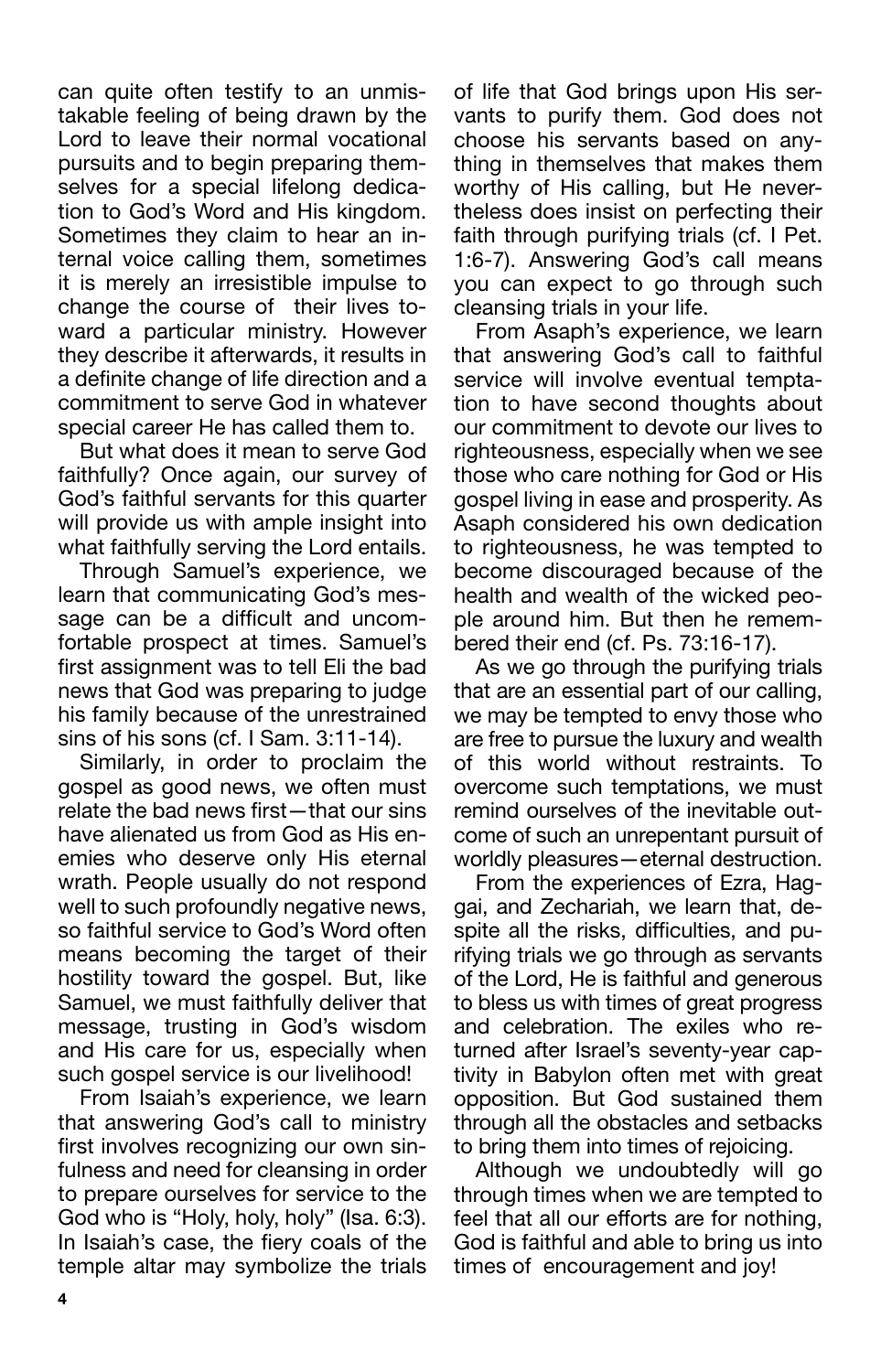### Scripture Lesson Text

**I SAM. 3:1** And the child Samuel ministered unto the Lorp before Eli. And the word of the LORD was precious in those days; *there was* no open vision.

**2 And it came to pass at that time, when Eli** *was* **laid down in his place, and his eyes began to wax dim,** *that* **he could not see;**

3 And ere the lamp of God went out in the temple of the Lorp, where the ark of God *was*, and Samuel was laid down *to sleep;*

**4 That the Lord called Samuel: and he answered, Here** *am* **I.**

5 And he ran unto Eli, and said, Here *am* I; for thou calledst me. And he said, I called not; lie down again. And he went and lay down.

 $6$  And the Lorp called vet again. **Samuel. And Samuel arose and went to Eli, and said, Here** *am* **I; for thou didst call me. And he answered, I called not, my son; lie down again.**

7 Now Samuel did not yet know the Lorp, neither was the word of the Lorp yet revealed unto him.

**8 And the Lord called Samuel again the third time. And he arose and went to Eli, and said, Here** *am* **I; for thou didst call me. And Eli perceived that the Lorp had called the child.**

9 Therefore Eli said unto Samuel, Go, lie down: and it shall be, if he call thee, that thou shalt say, Speak, LORD; for thy servant heareth. So Samuel went and lay down in his place.

**19 And Samuel grew, and the Lord was with him, and did let none of his words fall to the ground.**

20 And all Israel from Dan even to Beer-sheba knew that Samuel *was* established *to be* a prophet of the  $\overline{\phantom{a}}$   $\overline{\phantom{a}}$ 

**7:3 And Samuel spake unto all the house of Israel, saying, If ye do return unto the Lorp with all your hearts,** *then* **put away the strange gods and Ashtaroth from among you, and prepare your hearts unto the Lord, and serve him only: and he will deliver you out of the hand of the Philistines.**

4 Then the children of Israel did put away Baalim and Ashtaroth, and served the Lorp only.

### **5 And Samuel said, Gather all Israel to Mizpeh, and I will pray for you unto the Lord.**

10 And as Samuel was offering up the burnt offering, the Philistines drew near to battle against Israel: but the Lorp thundered with a great thunder on that day upon the Philistines, and discomfited them; and they were smitten before Israel.

**12 Then Samuel took a stone, and set** *it* **between Mizpeh and Shen, and called the name of it Eben-ezer, saying, Hitherto hath the Lord helped us.**